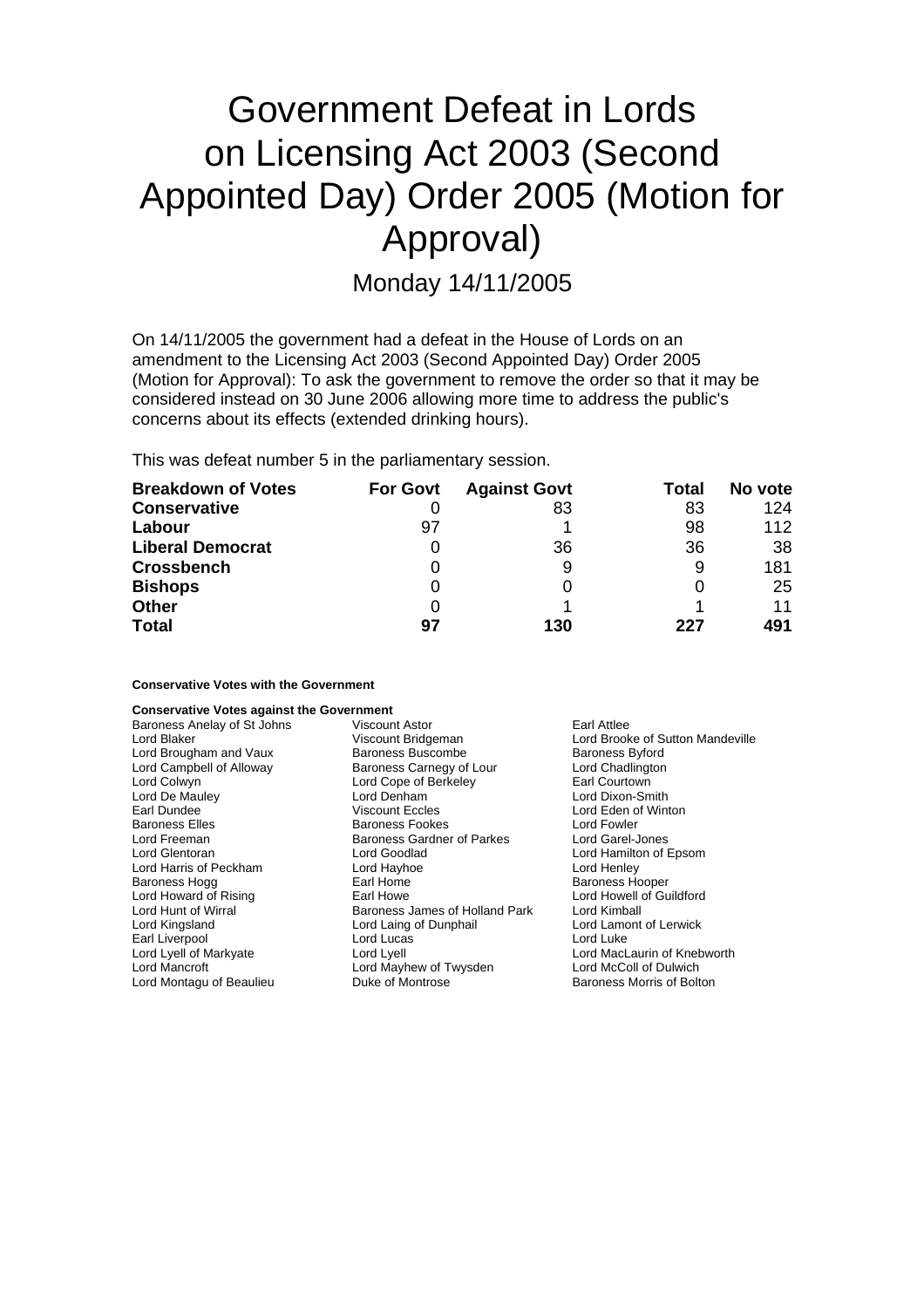Lord Newton of Braintree **Baroness Noakes** Earl Northesk<br>
Lord Norton of Louth **Earl Onslow** Earl Onslow Baroness Park of Monmouth Baroness Rawlings **Lord Reay**<br>Lord Renton **Baroness Lord Rotherwick** Lord Reater Lord Renton Lord Rotherwick The Lord Cart Cord Cart Cord Saatchi<br>Lord Sanderson of Bowden Baroness Seccombe Baroness Sharples Lord Sanderson of Bowden Baroness Seccomb<br>
Lord Shaw of Northstead
Baroness Seccomb Lord Shaw of Northstead Lord Skelmersdale<br>
Lord Strathclyde Viscount Trenchard Viscount Ullswater<br>Baroness Wilcox

# **Labour Votes with the Government**

Baroness Andrews **Communist Conditional Archer of Sandwell** Baroness Ashton of Upholland<br> **Baroness Andrews** Lord Berkeley **Condition**<br>
Lord Baroness Ashton **Condition** Lord Bassam of Brighton Lord Berkeley<br>
Lord Brookman Lord Burlison Lord Brookman Lord Burlison Lord Campbell-Savours<br>
Lord Carter Lord Carter Lord Carter Lord Carter Lord Carter Lord Carter Lord Carter Lord Carter The Carter Chandos Clark of Calton Carter Chandos Clark of Calton Baroness Clark of Calton Baroness Content Chandos Chandos Chandos Baroness Conston Chandos Chandos Constant Baroness Conston Chandos Constant Ch Baroness Cohen of Pimlico **Lord Corbett of Castle Vale** Baroness Corston<br>Baroness Crawley **Baroness David** Baroness David Lord Davies of Old Baroness Crawley **Baroness David** Baroness David Lord Davies of Oldham<br>
Lord Desai **Communist Lord Drayson**<br>
Lord Dubs Lord Elder Lord Evans of Parkside Lord Evans of Temple Guiting Baroness Farrington of Ribbleton Lord Faulkner of Worcester Lord Filkin<br>
Lord Foster of Bishop Auckland Lord Foulkes of Cumnock Lord Fvfe of Fairfield Lord Foster of Bishop Auckland Lord Foulkes of Cumnock Lord Fyfe of F<br>Baroness Gale Baroness Gibson of Market Rasen Lord Giddens Baroness Gale<br>Baroness Gale<br>Baroness Golding **Baroness Colding** Lord Goldsmith Baroness Gould of Potternewton Lord Grocott Cord Harris of Lord Harris of Lord Harris of Lord Haventh<br>Lord Harrison Lord Hart of Chilton Lord Haworth Lord Harrison **Lord Hart of Chilton**<br>
Baroness Hayman **Communist Communist Communist Communist Communist Communist Communist Communist Communist Communist Communist Communist Communist Communist Communist Communist Communi** Lord Hogg of Cumbernauld Lord Howarth of Newport Lord Hoyle<br>
Lord Hughes of Woodside Lord Hunt of Kings Heath Lord Irvine of Lairg Lord Hughes of Woodside Lord Hunt of Kings Heath Lord Irvine of Riel Lord Irvine of Braunstone Lord Jones Lord Janner of Braunstone Lord Jones Lord Jordan Lord Jordan Lord Jordan Lord Jordan Lord Lord Lea of Crondall Baroness Kennedy of The Shaws Lord MacKenzie of Culkein Lord Mackenzie of Framwellgate Baroness Massey of Darwen<br>Lord Maxton Cord Maxton Baroness McDonagh Baroness McIntosh of Hudnal Lord McKenzie of Luton Lord Merlyn-Rees<br>
Lord Morgan Lord Merlyn-Rees Lord Drefelin Lord O'Neill of Clackmannan Lord Morgan **Baroness** Morgan of Drefelin Baroness Morgan of Drefelin<br>Baroness Pitkeathley **Clackmannan Claud Clare Claude Baroness Prosser** Baroness Pitkeathley **Baroness Prosser** Baroness Rendell of Babergh<br>
Lord Richard **Baroness Rendell Communist Communist Communist Communist Communist Communist Communist Communist Communist Communist Communist Communist Co** Baroness Royall of Blaisdon Baroness Scotland of Asthal Viscount Simon Correspondence Scotland Lord Snape<br>
Lord Soley Correspondence State Lord Stratford Christmas State Baroness Ta Baroness Thornton Lord Truscott Lord Tunnicliffe Lord Turnberg Lord Woolmer of Leeds

Lord Stelmersdale<br>
Viscount Trenchard<br>
Lord Stelmersdale<br>
Lord Stewartby<br>
Viscount Trenchard<br>
Lord Wakeham<br>
Lord Wakeham Lord Windlesham

Baroness Adams of Craigielea Lord Adonis<br>
Baroness Andrews Lord Archer of Sandwell Baroness Ashtoi Lord Drayson<br>Lord Evans of Parkside Lord Goldsmith<br>
Lord Gordon of Strathblane<br>
Lord Harris of Harringey Baroness Henig Baroness Hilton of Eggardon<br>
Lord Hoyle<br>
Lord Hoyle Baroness McDonagh Baroness McIntosh of Hudnall<br>
Lord Merlyn-Rees<br>
Lord Mitchell Lord Robertson of Port Ellen Lord Rosser<br>
Lord Sainsbury of Turville Lord Sawyer Lord Stratford **Baroness** Taylor of Bolton<br>
Lord Tomlinson **Baroness** Lord Triesman Baroness Warwick of Undercliffe

Earl Onslow **Communist Constructs** Baroness Oppenheim-Barnes<br>
Baroness Rawlings **Communist Communist Communist Communist Communist Communist Communist Communist Communist Communist Communist Communist Communist Communist C** 

**Labour Votes against the Government** Lord Pendry

#### **Liberal Democrat Votes with the Government**

# **Liberal Democrat Votes against the Government**

Baroness Falkner of Margravine Lord Fearn<br>Lord Greaves Lord Greaves

Lord Addington **Lord Avebury** Baroness Barker<br>
Lord Bradshaw **Baroness Barker**<br>
Lord Dholakia **Baroness Barker** Christene Lord Bradshaw Lord Bradshaw Lord Dholakia Viscount Falkland Lord Greaves Baroness Hamwee Lord Kirkwood of Kirkhope Lord Mackie of Benshie **Baroness Maddock** Earl Mar and Lord McNally **Earl Mar and Baroness Miller of Chilthorne Domer** Lord Newby Baroness Miller of Chilthorne Domer